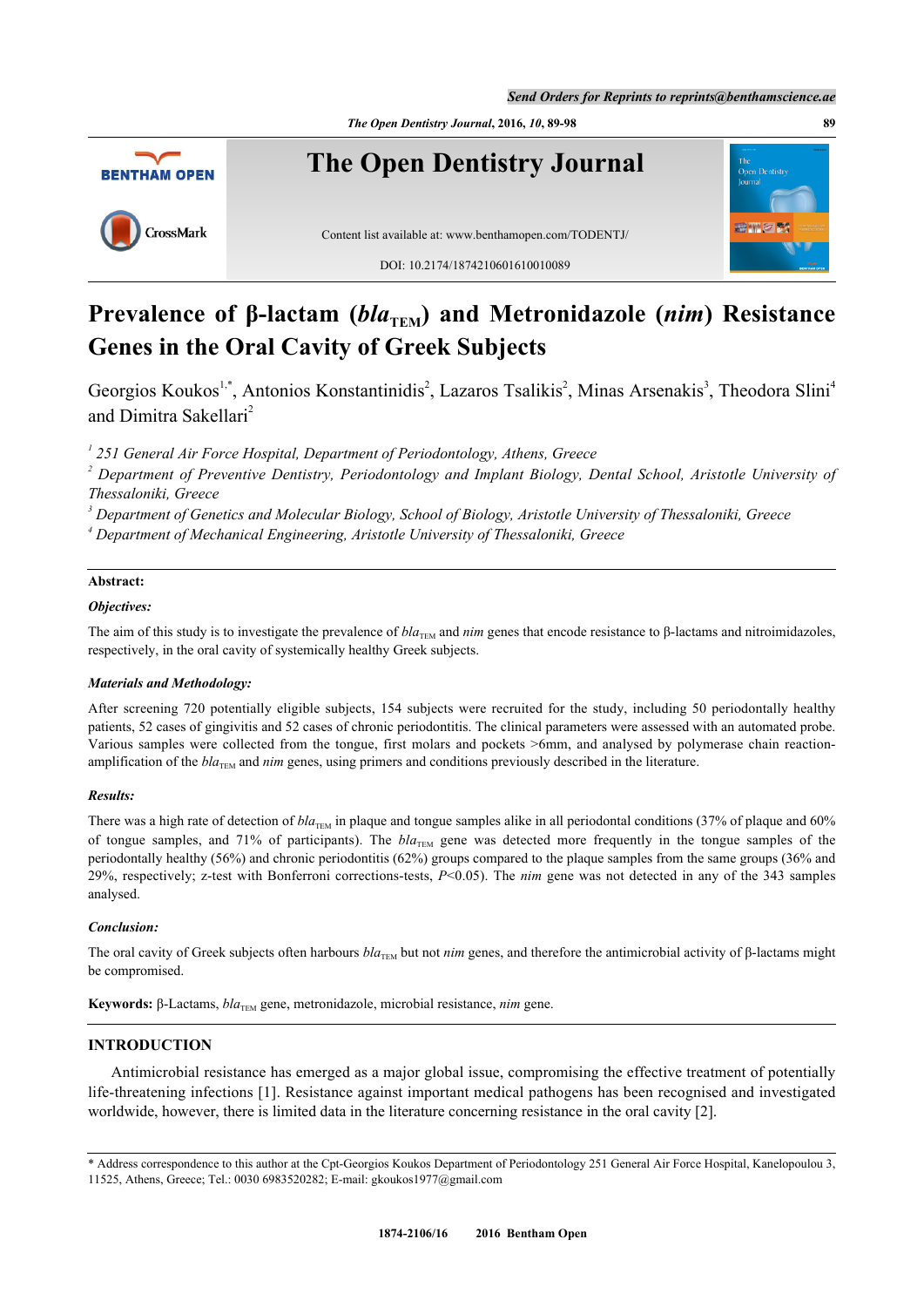#### **90** *The Open Dentistry Journal, 2016, Volume 10 Koukos et al.*

Various classes of antimicrobials, including several administered for periodontal infections, are ineffective against bacterial species due to the acquisition of antibiotic resistance, which is frequently spread by genetic material [[3\]](#page-7-2). Antimicrobial resistance genes in the oral environment can be transferred among different species, or even genera, of bacteria by conjugation or plasmids, and can regulate various mechanisms of resistance [\[4](#page-7-3), [5](#page-7-4)].

Typical examples of β-lactam resistance mechanisms are the production of antibiotic-inactivating enzymes, such as the β-lactamases, and alterations in the β-lactam targets, that is the penicillin-binding proteins (PBPs) [[6\]](#page-7-5). Another antibiotic resistance mechanism is the enhanced function of efflux pumps, which are known to transport antimicrobial molecules outside the bacterial cell [[7](#page-7-6)]. In the case of nitroimidazoles, apart from the enhanced function of efflux pumps, another significant mechanism is the deficient prodrug activation, through alternative metabolic pathways, resulting in non-toxic compounds [\[8](#page-7-7)].

It has been shown that resistance to antibiotics is directly correlated to their usage for both antimicrobial treatment and other purposes (such as growth promotion in animals for aquaculture and agriculture), and, therefore, to the related policy of each country [[9\]](#page-7-8). β-Lactams and metronidazole are commonly prescribed for dental infections and, thus, the prevalence of resistance to these antibiotics may have clinical implications. The purpose of the present study was to investigate the prevalence of  $bla_{\text{TFM}}$  and *nim* genes, which contribute to β-lactam and metronidazole resistance, respectively, in the oral cavity of Greek subjects with various periodontal conditions.

# **MATERIALS AND METHODOLOGY**

## **Subject Sample and Study Design**

From September 2011 to April 2014, 720 subjects attending the Clinic of Periodontology at 251 Air Force Hospital, Athens, Greece and the Clinic of the Department of Preventive Dentistry, Periodontology and Implant Biology, Dental School, Aristotle University of Thessaloniki, Greece, were screened for enrolment in the study.

#### **Inclusion Criteria**

To be included in the study, subjects should fulfill the following criteria:

- a) Age  $> 30$  years.
- b) Absence of systemic diseases affecting the subjects' immune system or medications known to affect perio-

dontal tissues (causing gingival enlargement), infectious conditions (hepatitis, HIV) or pregnancy and lactation.

c) No periodontal treatment or antibiotic intake during the last six months.

In addition, patients were required to meet one of the following conditions:

- a) Periodontal health (bleeding on probing <10%, without any clinical attachment loss  $\geq$ 3 mm).
- b) Gingivitis (bleeding on probing  $>20\%$ , without any clinical attachment loss  $\geq 3$  mm), or
- c) Moderate to advanced chronic periodontitis (presence of proximal attachment loss of ≥5 mm in ≥30% of teeth present) [[10\]](#page-7-9).

A total of 154 patients were finally enrolled in this cross-sectional study which were divided into three groups as follows: a) periodontally healthy ( $n = 50$ ), b) gingivitis ( $n = 52$ ), and c) chronic periodontitis ( $n = 52$ ).

The study was conducted according to the protocol outlined by the Research Committee, Aristotle University of Thessaloniki, Greece and approved by the Ethical Committee of the School of Dentistry (#120), while it was also in compliance with the ethical principles of the World Medical Association Declaration of Helsinki. All patients read and signed an approved informed consent document prior to participation in the study.

# **Clinical Assessments**

Clinical recordings were performed at six points (mesio-buccal, buccal, disto-buccal, mesio-lingual, lingual, and disto-lingual). Those were performed by a calibrated examiner (GK) routinely performing periodontal examination and therapy at 251 General Airforce Hospital using an automated probe (Florida probe, Florida Probe Corporation, Gainesville, FL, USA). The automated probe is documented for accuracy and reliability [\[11](#page-7-10)].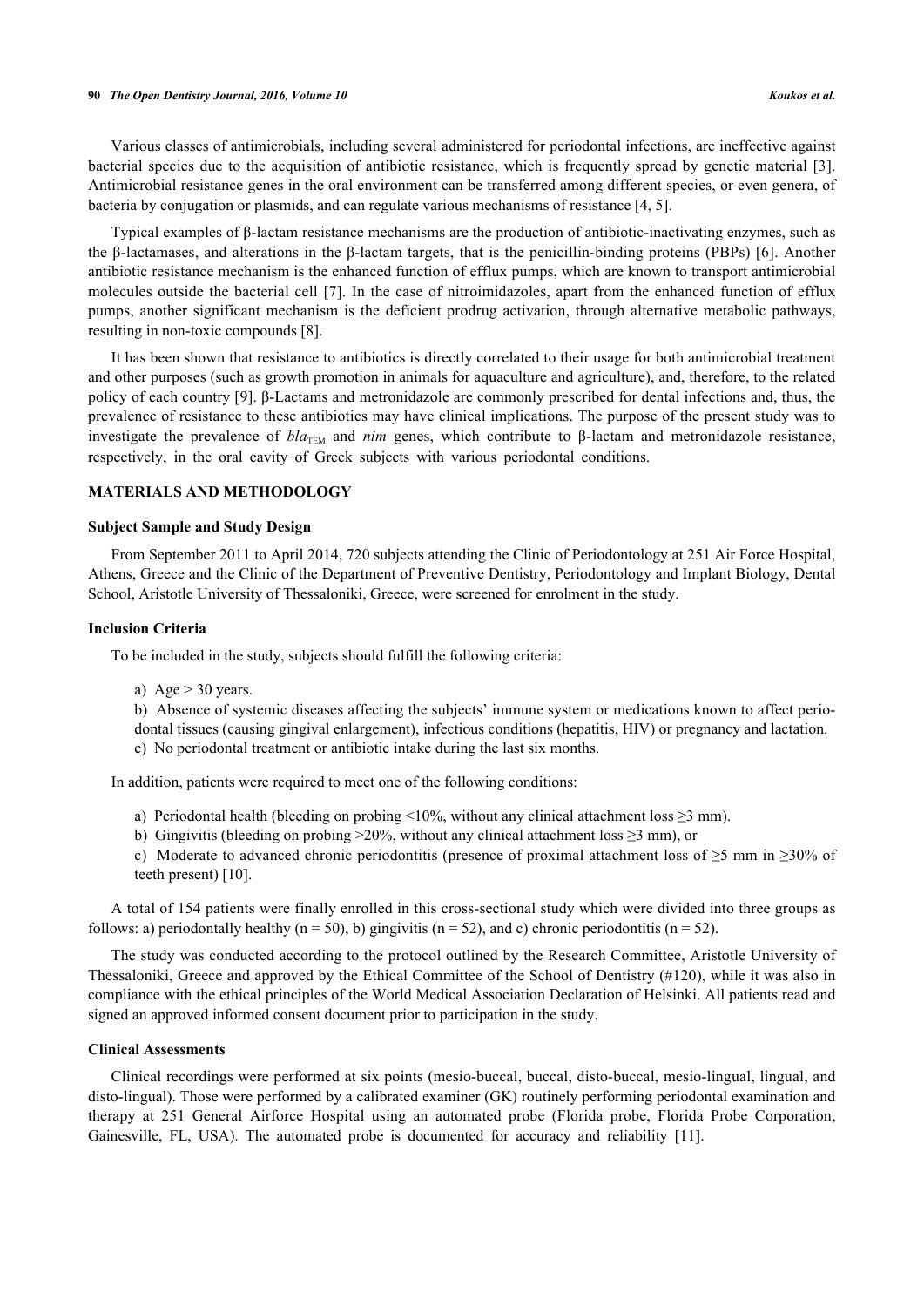The recordings included the following parameters:

- a) Probing Pocket Depth
- b) Recession
- c) Clinical Attachment Level
- d) Bleeding on Probing

# **Clinical Sampling**

Two clinical samples were collected from each patient: a pooled subgingival plaque sample from the mesio-buccal surface of the four first molars (or premolars in the absence of molars), taken with sterile Gracey curettes; and a sample collected from the dorsal surface of the tongue with a sterile straight surgical bone curette (Sklar Instruments, PA, USA), after applying three consecutive strokes. All samples were immediately placed in 200 µl of TE buffer (Tris HCL 10 mM, EDTA 1 mM, pH 7.5) and stored at -20°C until assayed. In addition, a third clinical sample, taken from the deepest periodontal pocket, was collected from chronic periodontitis patients.

# **Polymerase Chain Reaction (PCR)**

The Analysis of these specimens was performed blindly on coded samples. All experiments were carried out in the Department of Microbiology, School of Biology, Aristotle University of Thessaloniki, Greece. DNA isolation was achieved by using a commercial DNA isolation kit (Qiagen, QIAamp DNA Mini Kit, Qiagen, Hilden, Germany). PCR was initially used for the detection of the 16S ribosomal RNA gene to verify that the clinical samples contained identifiable bacterial DNA [\[12](#page-8-0)]. The samples were further analysed by PCR for the presence of genes that confer resistance to β-lactams and metronidazole. The *bla*<sub>TEM</sub> gene was chosen as an initial screening test, because TEM is the leading gene conferring resistance to β-lactams and, through mutations, it leads to the emergence of extended spectrum β-lactamases (ESBLs) [[13\]](#page-8-1). PCR conditions and primers are described in Table **[1](#page-2-0)** [\[14](#page-8-2), [15](#page-8-3)]. A Peltier Thermal Cycler (PTC-100, Peltier Thermal Cycler, MJ Research) was used for PCR.

| PCR conditions                                | 16S(625 bp)               | $bla_{\text{TEM}}$ (618 bp)  | nim(458 bp)               |
|-----------------------------------------------|---------------------------|------------------------------|---------------------------|
| Initial denaturation                          | $95^{\circ}$ C for 5 min  | 94°C for 5 min               | $94^{\circ}$ C for 10 min |
| Denaturation                                  | 94°C for 1 min            | 94°C for 1 min               | $94^{\circ}$ C for 30 s   |
| Annealing                                     | $55^{\circ}$ C for 1 min  | $62^{\circ}$ C for 1 min     | $62^{\circ}$ C for 1 min  |
| Extension                                     | $72^{\circ}$ C for 1 min  | $72^{\circ}$ C for 1 min     | $72^{\circ}$ C for 1 min  |
| Step 2 to 4                                   | 34 cycles                 | 35 cycles                    | 32 cycles                 |
| Final extension                               | $72^{\circ}$ C for 5 min  | 72°C for 10 min              | $72^{\circ}$ C for 10 min |
| DNA template                                  | $5 \mu l$                 | $5 \mu l$                    | $5 \mu l$                 |
| dNTPs mix, 10 mM                              | $1 \mu l (200 \mu M)$     | $2 \mu l (400 \mu M)$        | $1 \mu l (200 \mu M)$     |
| Reaction Buffer 5x                            | $10 \mu l$                | $10 \mu l$                   | $10 \mu l$                |
| MgCl, Solution, 25 mM                         | $3 \mu l$ (1.5 mM)        | $4 \mu l$ (2 mM)             | $3 \mu l$ (1.5 mM)        |
| Upstream Primer, 10 µM                        | $2.5 \mu l$ (0.5 $\mu$ M) | $5 \mu l (1 \mu M)$          | $5 \mu l$ (1 $\mu$ M)     |
| Downstream Primer, 10 µM                      | $2.5 \mu l$ (0.5 $\mu$ M) | $5 \mu l$ (1 $\mu$ M)        | $5 \mu l$ (1 $\mu$ M)     |
| Taq polymerase, 5 U/µl                        | $0.25$ µl $(1.25$ U)      | $0.25$ µl $(1.25 \text{ U})$ | $0.25$ µl $(1.25$ U)      |
| Water for injection                           | $25.75 \mu$ l             | $18.75 \mu$ l                | $20.75$ µl                |
| Values in parenthesis are final concentration |                           |                              |                           |

#### <span id="page-2-0"></span>Table 1. Polymerase chain reaction (PCR) conditions for  $16S$ ,  $bla_{TEM}$  and  $nim$ .

*16S* primers 5'-CAG GAT TAG ATA CCC TGG TAG TCC ACG C-3' and

5'- GAC GGG CGG TGT GTA CAA GGC CCG GGA ACG-3' [\[12](#page-8-0)]

5'-CAG TGC TGC AAT GAT ACC GC -3' [[15\]](#page-8-3)

*nim* primers 5'-ATG TTC AGA GAA ATG CGG CGT AAG CG-3' and

5'-GCT TCC TTG CCT GTC ATG TGC TC-3' [[14\]](#page-8-2)

Both negative and positive controls were used for each set of samples analysed by PCR. Sterile water for injection (Demo S.A. Pharmaceutical Industry) was used as a negative control (replacing DNA template in the PCR reaction mixture) and DNA from the BL21 strain of *E. coli,* infected with the PGRF plasmid known to carry the  $bla_{\text{TEM}}$  gene (pGFPuv, Clontech labs, USA), and *B. fragilis,* carrying the *nim* gene, were used as positive controls.

 $bla<sub>TEM</sub>$  primers 5'-AGA TCA GTT GGG TGC ACG AG -3' and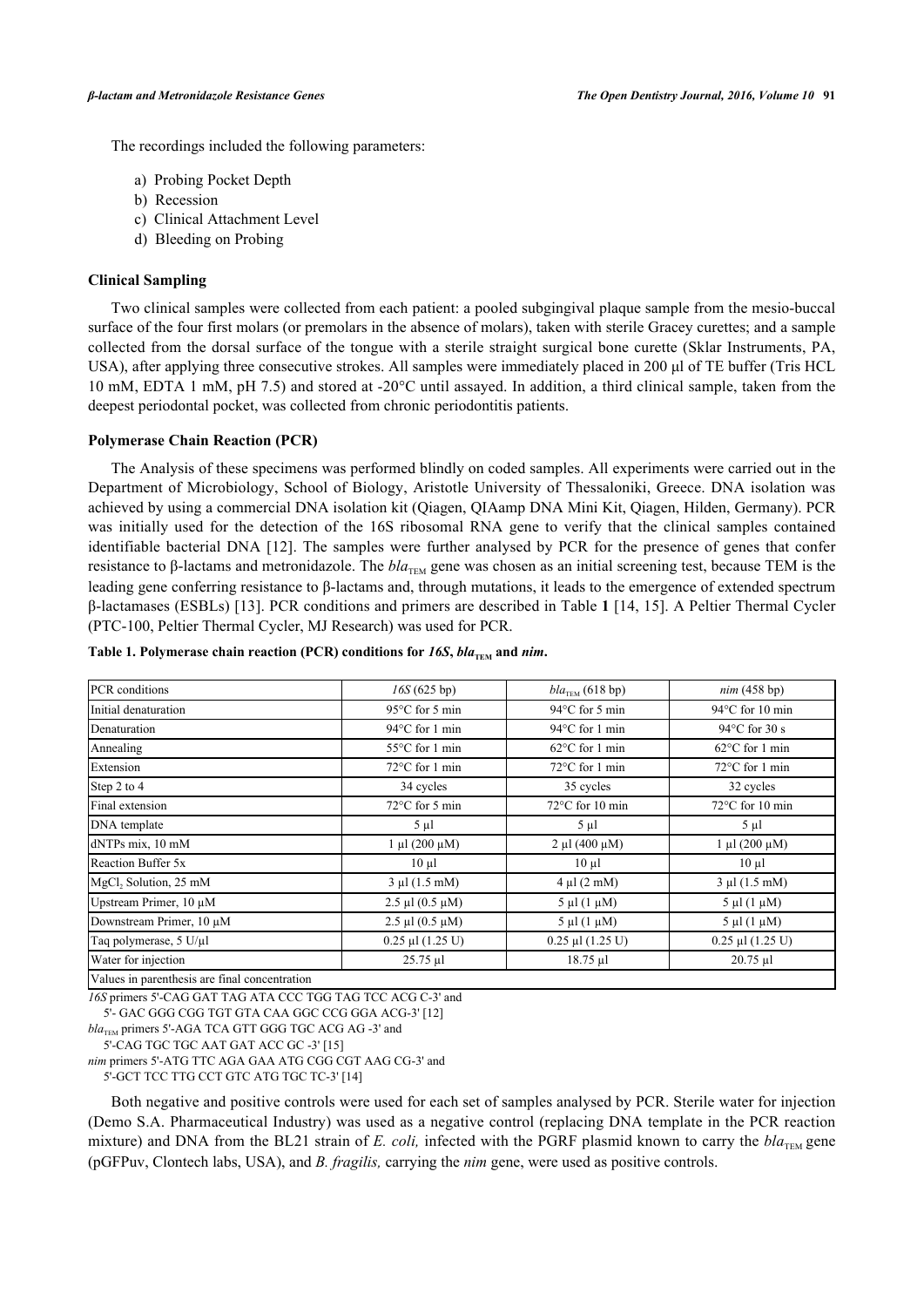The PCR amplification products were electrophoresed through a 2% agarose gel, stained with ethidium bromide, exposed under UV light and photographed. A 100 base pair (bp) DNA ladder (New England Biolabs) was used as a molecular weight standard. The amplified fragment sizes were 625 bp for  $16S$  rRNA, 618 bp for  $bla_{\text{TEM}}$  and 458 bp for *nim*. Gel electrophoresis was carried out twice for each PCR product to test the reproducibility of the results (**Supplementary file [1](http://192.168.111.2/oa/TODENTJ-10-160210001_SD1.pdf)**). For verification purposes, random PCR products were sent for sequencing (VBC-Biotech, Vienna, Austria) and confirmed the identity of the amplicons.

# **Questionnaire**

All subjects were interviewed by one of the authors (DS) and completed a questionnaire about the following:

a) Smoking.

b) Frequency of antibiotic intake for medical and dental reasons, class of antibiotics used 6-12 months before the

interview as well as up to 5 years prior to it.

- c) Use of antibiotics without a prescription.
- d) Availability of antibiotics at home.
- e) Awareness of the problem of antibiotic resistance.

To avoid errors on behalf of the participants concerning the use of antibiotics, the class of antibiotics consumed was recorded based on the subjects' personal national health record.

### **Statistical Analyses**

The statistical analysis was carried out with the statistical package SPSS Statistics v.19 software (IBM, Armonk, NY, US). The experiment was set to have at least 90% power to detect changes of 25% with a significance level (alpha) of 0.05 (two-tailed). A pilot study provided the expected values of the primary outcome variable [[16](#page-8-4)]. For clinical parameters, indicators of descriptive statistics were used, such as the mean and standard deviation for each group, with the patient as the observational unit. Discrepancies in clinical parameters were detected by applying the Kruskal-Wallis test. Variations based on the distribution of participants according to gender and smoking, were detected by applying the z-test for proportions, adjusted with Bonferroni corrections. Differences in the prevalence of the investigated genes and answers to the questionnaire among periodontally healthy, gingivitis and periodontitis subjects, and within each group, were detected by applying the *z*-test for proportions, adjusted with Bonferroni corrections.

# **RESULTS**

Clinical parameters and demographic data for participants are summarized in (Table**2**). All groups varied substantially in terms of clinical parameters of periodontal disease (Kruskal-Wallis test, *P*<0.05). Although participants did not present statistically significant differences regarding age and smoking status, male subjects outnumbered the female ones in the chronic periodontitis group (z-test with Bonferroni corrections, *P*<0.05).

<span id="page-3-0"></span>

| Table 2. Demographic data and clinical parameters. |  |  |
|----------------------------------------------------|--|--|
|                                                    |  |  |

| <b>Diagnosis</b>         | Total | Age (mean<br>$years \pm SD)$ | Male<br>(%) | <b>Smokers</b><br>$(\%)$ | Probing depth<br>$(mm)$ (mean $\pm$<br>SD) | Recession (mean $\pm$<br>SD) | <b>Clinical attachment</b><br>$ level (mm) (mean \pm SD) $ | <b>Bleeding on</b><br>probing $(\% )$ |
|--------------------------|-------|------------------------------|-------------|--------------------------|--------------------------------------------|------------------------------|------------------------------------------------------------|---------------------------------------|
| Periodontal<br>health    | 50    | $46 \pm 8$                   | 52          | 24                       | $1.54 \pm 0.2$                             | $0.04 \pm 0.06$ (a)          | $1.38 \pm 0.24$ (a)                                        | $6\% \pm 5\%$ (a, b)                  |
|                          |       |                              | (a)         |                          | (a)                                        |                              |                                                            |                                       |
| Gingivitis               | 52    | $49 \pm 9$                   | 42          | 35                       | $1.89 \pm 0.3$                             | $0.06 \pm 0.16$ (b)          | $1.61 \pm 0.4$                                             | $34\% \pm 15\%$ (a)                   |
|                          |       |                              | (b)         |                          | (b)                                        |                              | (b)                                                        |                                       |
| Chronic<br>periodontitis | 52    | $50 \pm 10$                  | 79          | 38                       | $3.05 \pm 0.6$                             | $0.31 \pm 0.42$ (a, b)       | $2.81 \pm 0.6$                                             | $32\% \pm 21\%$ (b)                   |
|                          |       |                              | (a, b)      |                          | (a, b)                                     |                              | (a, b)                                                     |                                       |

Statistically significant differences between groups are indicated by the same letter (Kruskal Wallis test and z-test with Bonferroni corrections,  $P < 0.05$ 

The distribution of  $bla_{\text{TEM}}$  and *nim* is summarized in (Fig. [1](#page-4-0)). The *nim* gene was not detected in any of the 343 samples analysed. The overall presence of *bla*<sub>TEM</sub> in the subjects was estimated to be 71% (109 out of 154 subjects were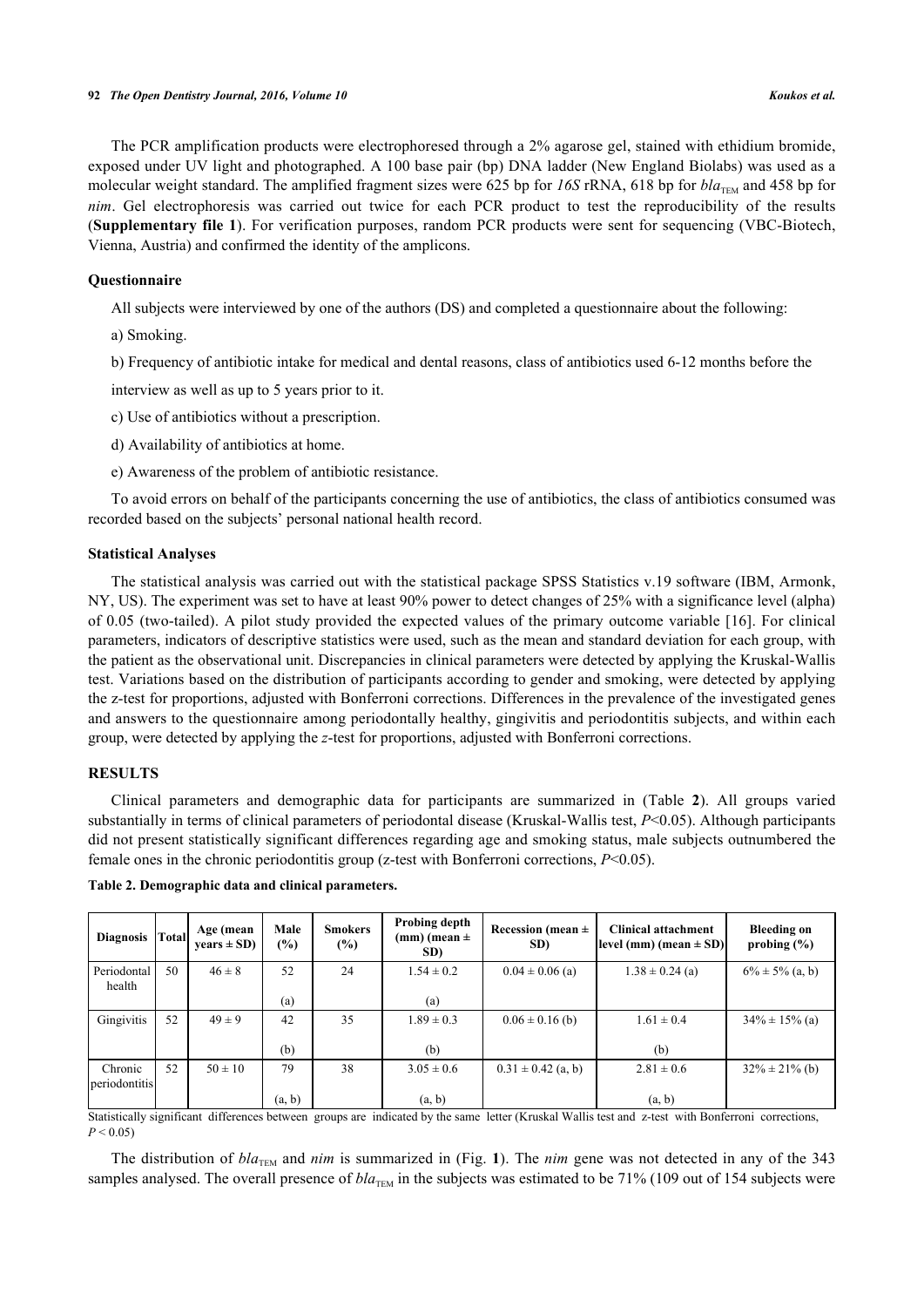positive in at least one sample).

<span id="page-4-0"></span>The prevalence of  $bla_{\text{TEM}}$  was similar in plaque or tongue samples for all three periodontal conditions (periodontal health, gingivitis and chronic periodontitis), when comparing across the same sampling site (z-test with Bonferroni corrections, *P*>0.05).



ND=not detected. Statistically significant differences within the same group are indicated by the same letter (z-test for proportions with Bonferroni corrections, *P*<0.05).

Fig. (1). Prevalence of  $bla_{\text{TEM}}$  (and *nim*) in plaque and tongue samples according to periodontal conditions.

The *bla*<sub>TEM</sub> gene was detected at a significantly higher rate in the tongue sample in both the periodontally healthy (56%) and the chronic periodontitis (62%) groups, compared to the plaque samples in these same groups (36% and 29%, respectively; z-test with Bonferroni corrections, *P*<0.05). In the chronic periodontitis subjects, the *bla*<sub>TEM</sub> gene was detected at a significantly lower rate in the deep periodontal pocket samples (26%) compared to the tongue samples (62%; z-test with Bonferroni corrections, *P*<0.05).

Gingivitis subjects, irrespective of the sampling site, had a significantly higher frequency of detection of the  $bla_{\text{TEM}}$ gene (54%) compared to chronic periodontitis groups (40%)(z-test with Bonferroni corrections, *P*<0.05).

Table **[3](#page-5-0)** summarizes the results from the questionnaire. The following major differences were observed among the groups: compared to periodontally healthy individuals, chronic periodontitis patients are less aware of antibiotic resistance and have been administered tetracyclines less frequently (*P*<0.05). β-Lactam antibiotics were the only class of antibiotics that had been administered during the 6-12 months before the survey and the most frequently prescribed antibiotics over the past 5 years  $(P<0.05)$  in all three groups of participants.

# **DISCUSSION**

The current study was conducted in an attempt to investigate the frequency of detection of bacterial genes contributing to resistance to β-lactams and metronidazole in three locations in the oral cavity: subgingival plaque and tongue, from all patients, and deep periodontal pockets >6 mm from chronic periodontitis patients. Our results establish that one of the important genes encoding for the family of β-lactamases ( $bla<sub>TFM</sub>$ ) is frequently detected in the oral cavity (tongue and plaque samples), regardless of the periodontal conditions (periodontal health, gingivitis or chronic periodontitis). Different periodontal conditions were assessed due to the fact that they reflect the presence of a wide variety of bacteria (predominance of anaerobes in periodontitis), which could lead to a difference in the presence of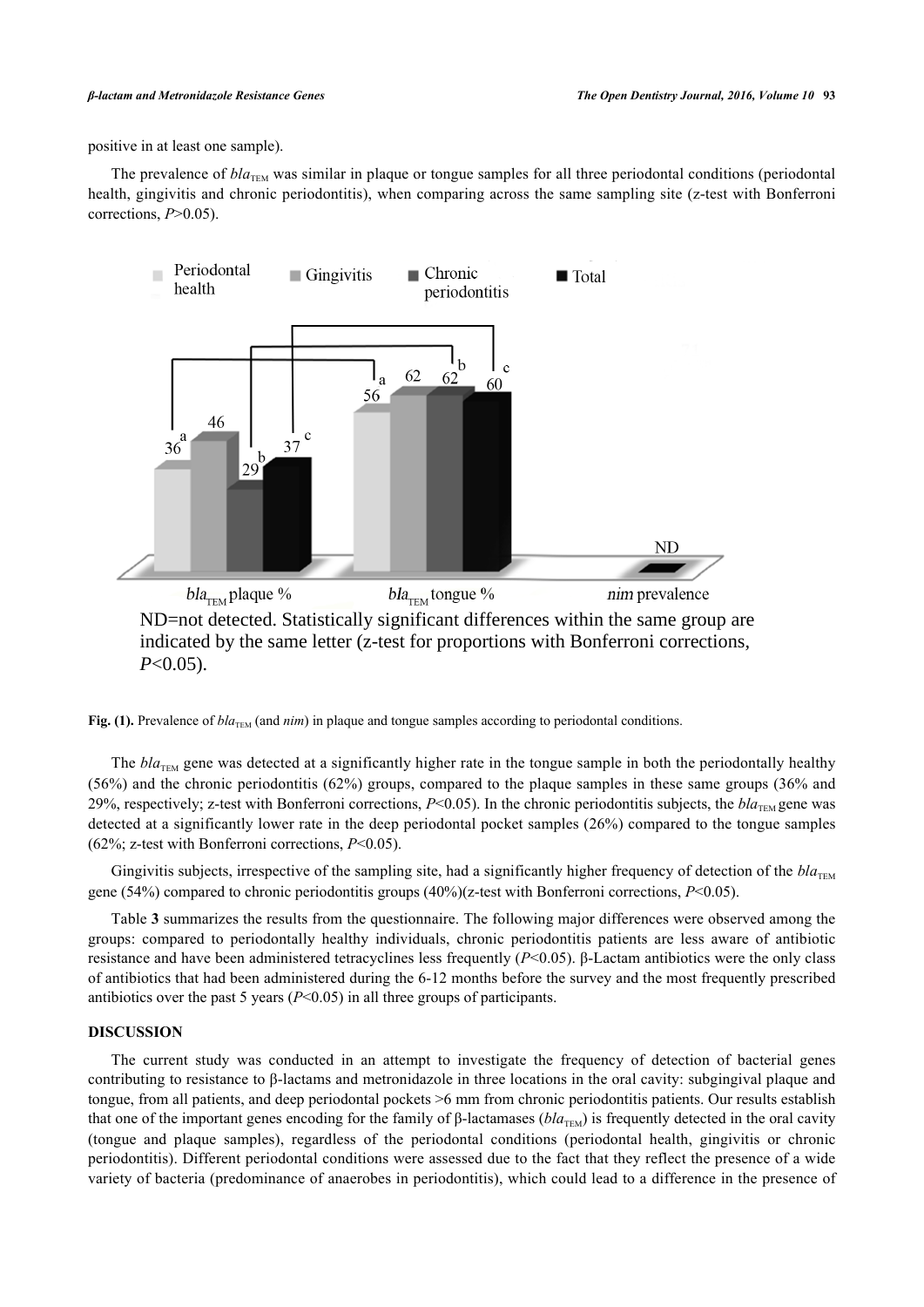resistance genes. That being said, previous studies have assessed prevalence only in periodontitis patients [[17,](#page-8-5) [18](#page-8-6)]. In our study gingivitis subjects had higher prevalence of resistance genes (54%) in comparison to periodontitis subjects (40%), suggesting that Gram-negative anaerobes might not be the main carriers of these genes. The sampling site was found to be more important than the periodontal condition, with the dorsal surface of the tongue consistently carrying the majority of the resistance genes regardless of the periodontal condition. In contrast, the gene conferring resistance to metronidazole (*nim*) was not detected in any of the 343 samples analysed in this study.

|                                                       |                         | Periodontal<br>health<br>$(\%)$ N=50 | <b>Gingivitis</b><br>$(\%)$ N=52 | <b>Chronic</b><br>periodontitis<br>$(\frac{9}{6})$ N=52 | <b>TOTAL</b><br>$(\frac{9}{6})$ N=154 |
|-------------------------------------------------------|-------------------------|--------------------------------------|----------------------------------|---------------------------------------------------------|---------------------------------------|
| Antibiotic use for medical                            | $1-2$ times             | 38%(19/50)                           | $44\% (23/52)$                   | $46\%(24/52)$                                           | 43%                                   |
| reasons during the last 5                             | $3-4 \ times$           | $26\frac{6}{13/50}$                  | $25\% (13/52)$                   | 29%(15/52)                                              | 27%                                   |
| years $(\% )$                                         | $>$ 5 times             | $36\frac{6}{18/50}$<br>(a)           | 27% (14/52)                      | $15\% (8/52)$<br>(a)                                    | 26%                                   |
| Antibiotic use for dental                             | $1-2$ times             | 54%(27/50)                           | $42\%(22/52)$                    | 42%(22/52)                                              | 46%                                   |
| reasons during the last 5                             | $3-4$ times             | $8\%/4/50)$                          | $10\% (5/52)$                    | $8\frac{6}{4}$ (4/52)                                   | 8%                                    |
| years (%)                                             | $>$ 5 times             | $0\%$                                | $4\frac{6(2/52)}{2}$             | $6\frac{6}{3}$ (3/52)                                   | 3%                                    |
| $\beta$ -Lactams (%)                                  | Yes                     | $89\%/39/44)$                        | $73\%(37/51)$                    | $75\% (38/51)$                                          | 78%                                   |
| tetracyclines $(\% )$                                 | Yes                     | $31\frac{6(13/42)}{6}$<br>(a)        | $20\% (10/51)$                   | $6\frac{6}{3}/47$<br>(a)                                | 18%                                   |
| imidazoles $(\% )$                                    | Yes                     | $17\% (7/41)$                        | $24\frac{6(12/51)}{6}$           | $13\%(6/47)$                                            | 18%                                   |
| Available at home $(\% )$                             | Yes                     | $30\frac{6(15/50)}{6}$               | 33% (17/52)                      | $17\% (9/52)$                                           | 27%                                   |
| Without Prescription (%)                              | Yes                     | $2\frac{6(1/50)}{2}$                 | $2\frac{6(1/52)}{2}$             | $0\% (0/52)$                                            | $1\%$                                 |
|                                                       | By a pharmacist         | $14\% (7/50)$                        | $25\% (13/52)$                   | $15\%(9/52)$                                            | 18%                                   |
| Antibiotic intake last 6-12<br>months $(\% )$         | Yes ( $\beta$ -lactams) | $28\%(14/50)$                        | $14\% (7/51)$<br>(a)             | 33%(17/52)<br>(a)                                       | 25%                                   |
| Knowledge about<br>antimicrobial resistance<br>$(\%)$ | Yes                     | $48\%(24/50)$<br>(a)                 | 29%(15/51)                       | 23%(12/52)<br>(a)                                       | 33%                                   |

<span id="page-5-0"></span>**Table 3. Consumption, attitude and knowledge about antibiotics of the subject sample.**

Statistically significant differences among groups are indicated by the same letter. Statistically significant differences within each group are indicated by bold lettering (z-test for proportions with Bonferroni corrections, *P*<0.05).

β-Lactams are one of the most frequently prescribed classes of antibiotics for both medical and dental purposes, however, there is substantial concern about the compromised efficacy of these antimicrobials due to the development of bacterial resistance. Studies in the dental literature have addressed the issue of periodontal pathogen susceptibility to βlactam antibiotics (mainly amoxicillin) and whether certain bacterial species, for example, members of the oral microbiota such as *Prevotella* spp., can contribute to the establishment and dissemination of bacterial resistance in the subgingival environment [\[17](#page-8-5)].

Studies in Europe, using cultures of bacteria grown on selective plates, showed an important difference between the Netherlands and Spain in the amoxicillin resistance of periodontal strains of bacteria, reflecting the antibiotic prescription policy of each country [[19](#page-8-7)]. A recent large-scale study in the US investigated antimicrobial resistance in 400 chronic periodontitis patients and reported a frequent occurrence of resistant species of subgingival periodontal pathogens [\[18](#page-8-6), [20\]](#page-8-8). In this study, 74.2% of the patients harboured species resistant to several antibiotics including doxycycline, amoxicillin, clindamycin and metronidazole, and 43.3% of the patients had one or more test species that were resistant to amoxicillin. In the same study, 30.3% of patients harboured one or more metronidazole–resistant species, which included, as expected, exclusively non-anaerobic test species, such as *Streptococci* spp. In this study only 4 samples from anaerobic bacteria were truly metronidazole resistant, as metronidazole prodrug can only be activated in anaerobic conditions and therefore aerobic bacteria are intrinsically resistant. These studies collectively suggest that subgingival pathogens currently include species that are resistant to β-lactam antibiotics and nitroimidazoles.

Several studies have focused on the identification of the bacterial genera and species in the oral cavity that are sources of β-lactamases, one of the major mechanisms conferring resistance to β-lactams [\[21](#page-8-9) - [23\]](#page-8-10). According to a wellestablished report, several members of the genus *Prevotella*, and *Fusobacterium nucleatum* are considered major producers of these enzymes, in addition to other species such as *Tannerella forsythia, Neisseria* and *Capnocytophaga* spp., which have also been shown to produce these enzymes [[24\]](#page-8-11).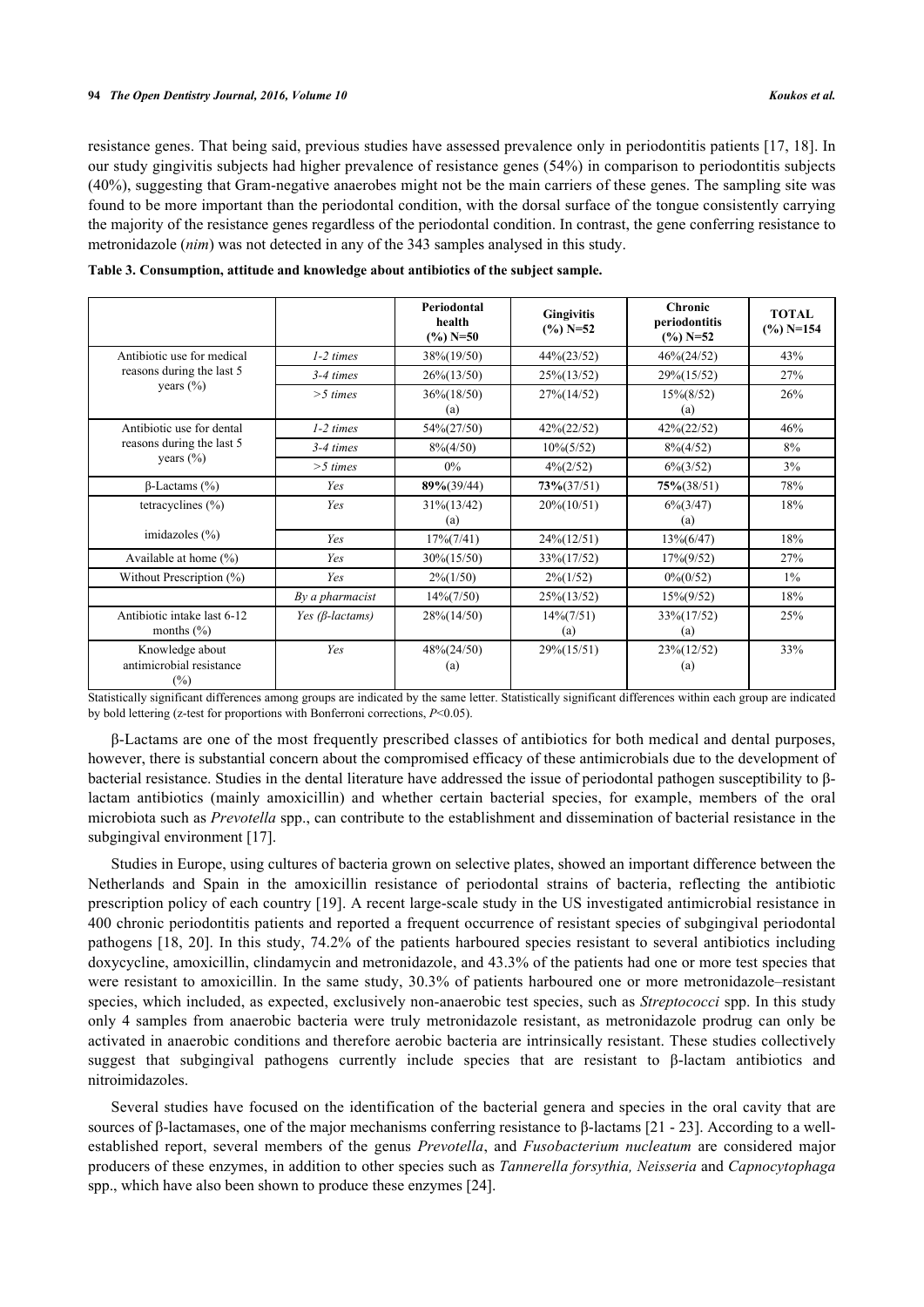The outcome of the present study suggests, a correlation between the observed frequency of the  $bla_{THM}$  gene and the high intake of the β-lactam class of antibiotics. A temporary increase in mean amoxicillin-resistant isolates has also been observed in chronic periodontitis patients after mechanical treatment and adjunctive therapy with amoxicillin for 14 days, but the percentage of resistant strains returned to pre-treatment levels after 90 days [[25](#page-8-12)]. A recent report has also shown that subjects with generalized aggressive periodontitis (GAP) treated with adjunctive metronidazole plus amoxicillin have shown a significant increase in anaerobic microbiota resistant to amoxicillin within 2 months, returning to baseline values after 6 months, and indicated possible risks for increasing antimicrobial resistance to the population when empirically prescribing amoxicillin [\[26\]](#page-8-13). Thus, in order to avoid overestimation of prevalence, according to the present criteria for inclusion, none of the participants has used systemic antibiotics at least 6 months prior to enrollment in the study.

The personal official national health record of participants during the last five years has shown that >90% have received a course of antibiotics for medical reasons and >56% for dental reasons, with β-lactams being the significantly predominant class prescribed (>78%). According to the 2013 European Centre for Disease Prevention and Control report, Greece had one of the highest rates of antibiotic consumption among the European countries (39.4 defined daily doses or DDDs per 1000 inhabitants), a parameter known to significantly affect antimicrobial resistance, and β-lactams were among the most frequently prescribed antibiotics (21.8 DDDs of which 12.9 were penicillin) [[27\]](#page-8-14).

In a previous study, regarding Greek subjects, the high prevalence of tetracycline resistance genes *tetM* (>92% of subjects) and *tetO* (>75% of subjects) in the oral cavity could not be correlated to the intake of tetracyclines (18% of participants during the last 5 years) suggesting other sources of these specific genes, such as the environment or food chain [[28\]](#page-8-15). In contrast, systemic administration of β-lactams appears to be a possible factor affecting the dissemination of the  $bla_{TEM}$  gene in the present study population.

Metronidazole is one of the most popular antimicrobials in periodontology, due to its narrow spectrum against anaerobic bacteria, and has regained medical interest because of its effectiveness against *Helicobacter pylori,* the main cause of gastroduodenal ulcer, and against post surgical anaerobic infections. Bacterial resistance to metronidazole is usually conferred by the presence of *nim* genes, which encode a nitroimidazole reductase that prevents the formation of nitroso radicals, the cornerstone of the antibacterial activity of metronidazole [\[29](#page-8-16)]. The nine *nim* genes that have been described to date are usually located on plasmids or chromosomes and can be transferred by conjugation [\[30](#page-8-17)]. Although important Gram-negative anaerobic periodontal pathogens such as *Porphyromonas gingivalis* have been shown to be susceptible to metronidazole [\[31](#page-8-18)], *Aggregatibacter actinomycetemcomitans* is inherently resistant due to its microaerophilic properties. Low proportions  $(\leq 2\%)$  of the subgingival microbiota from refractory periodontitis patients have been shown to be resistant to metronidazole [[18,](#page-8-6) [32\]](#page-9-0), while, even after adjunctive treatment with this antibiotic for 14 days, chronic periodontitis subjects had an increased proportion of, mainly, resistant *Actinomyces* spp., which returned to baseline levels after 90 days [[25\]](#page-8-12). The findings of the current study which suggest that the *nim* gene was not detected in any of the investigated samples, regardless of the source (tongue, subgingival sample or deep pockets in periodontitis patients), are in agreement with the above mentioned reports and indicate that metronidazole is still an important antimicrobial compound for treating periodontal disease in Greek subjects. Furthermore, according to the personal national health records of the participants, metronidazole was not prescribed to participants in the course of the last 12 months, and a much lower percentage of subjects (18%) had been prescribed this antibiotic compared to βlactams, during the last 5 years. The low frequency of metronidazole use could be another factor contributing to the absence of detecting the *nim* gene in any of the analysed samples.

Due to specific conditions in the oral cavity, there is a well-established biofilm organization of oral microbial communities, and the close proximity of its members allows for the exchange of genetic material between species and genera, as previously reported in the literature [\[33](#page-9-1)]. More than 1000 bacterial species have currently been identified in dental biofilm communities, twice as many as can be cultured [[34](#page-9-2)]. Thus, only molecular techniques, as applied in the current study, could assess the potential for antibiotic resistance in these communities. The high frequency of detection of the *bla*<sub>TEM</sub> gene in the current study suggests the possibility of dissemination of resistance to other members in the polymicrobial community [[35\]](#page-9-3). On the other hand, the methods used in the current study do not allow for identification of the bacterial sources of the  $bla_{TFM}$  gene, and it should be noted that the presence of a given resistance gene does not guarantee that it will be expressed. For this purpose, function expression analyses such as proteomic or transcriptomic methodology should be applied. Future studies could apply, as mentioned, more sophisticated methodologies and in addition examine a variety of different genes conferring resistance to β-lactams such as SHV, AmpC and CTX already documented to encode for resistance in Enterobacteriaceae [\[36](#page-9-4)].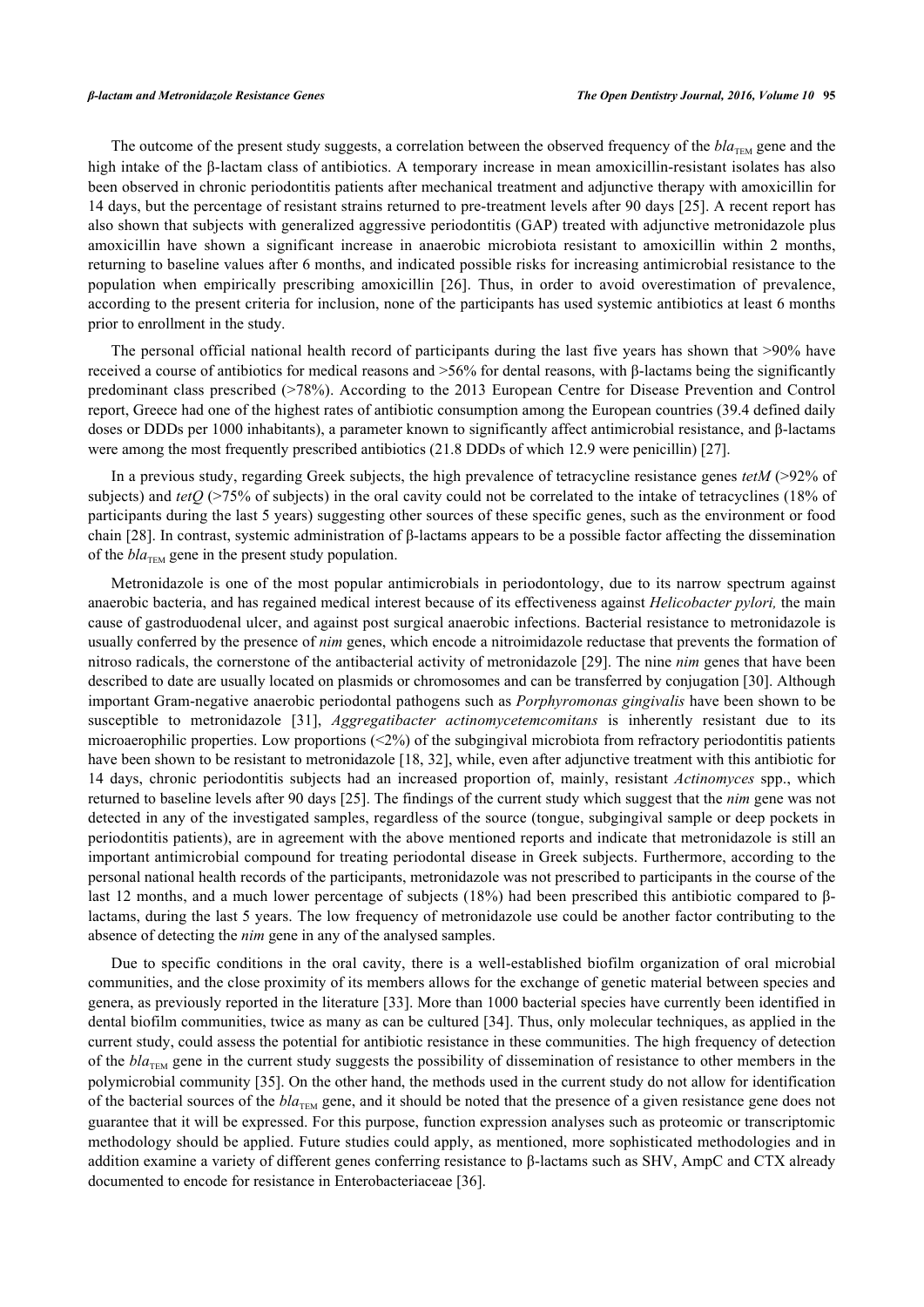Taken collectively, data from the present study suggest the frequent presence, in the oral cavity, of the  $bla_{\text{TEM}}$  gene encoding resistance to β-lactams, but not of the *nim* gene. Although the presence of a gene does not ensure its expression, it strongly suggests that antimicrobials should be judiciously used in treating periodontitis, especially in countries such as Greece, with high rates of antibiotic use and antimicrobial resistance.

# **CONCLUSION**

The oral cavity of Greek subjects often harbours bacterial genes encoding for resistance to β-lactams. Thus, the antimicrobial activity of β-lactams, might be compromised. Since no metronidazole resistance genes were detected in the present study, its clinical use is supported by the current findings.

# **CONFLICT OF INTEREST**

The authors confirm that this article content has no conflict of interest.

# **ACKNOWLEDGEMENTS**

This research has been partly co-financed by the European Union (European Social Fund - ESF) and Greek national funds through the Operational Program "Education and Lifelong Learning" of the National Strategic Reference Framework (NSRF) - Research Funding Program: Heracletus II. Investing in knowledge society through the European Social Fund.

# **SUPPLEMENTARY MATERIAL**

Supplementary material is available on the publisher's Web site along with the published article.

# **REFERENCES**

- <span id="page-7-0"></span>[1] World Health Organization. The Evolving Threat of Antimicrobial Resistance: options for action. Geneva [cited 2015 August 13] 2015. Available from: [http://whqlibdoc.who.int/publications/2012/9789241503181\\_eng.pdf](http://whqlibdoc.who.int/publications/2012/9789241503181_eng.pdf)
- <span id="page-7-1"></span>[2] Sweeney LC, Dave J, Chambers PA, Heritage J. Antibiotic resistance in general dental practice--a cause for concern? J Antimicrob Chemother 2004; 53(4): 567-76. [\[http://dx.doi.org/10.1093/jac/dkh137](http://dx.doi.org/10.1093/jac/dkh137)] [PMID: [14985274\]](http://www.ncbi.nlm.nih.gov/pubmed/14985274)
- <span id="page-7-2"></span>[3] Fluit AC, Visser MR, Schmitz FJ. Molecular detection of antimicrobial resistance. Clin Microbiol Rev 2001; 14(4): 836-71. [\[http://dx.doi.org/10.1128/CMR.14.4.836-871.2001](http://dx.doi.org/10.1128/CMR.14.4.836-871.2001)] [PMID: [11585788\]](http://www.ncbi.nlm.nih.gov/pubmed/11585788)
- <span id="page-7-3"></span>[4] Roberts AP, Pratten J, Wilson M, Mullany P. Transfer of a conjugative transposon, Tn5397 in a model oral biofilm. FEMS Microbiol Lett 1999; 177(1): 63-6. [\[http://dx.doi.org/10.1111/j.1574-6968.1999.tb13714.x\]](http://dx.doi.org/10.1111/j.1574-6968.1999.tb13714.x) [PMID: [10436923](http://www.ncbi.nlm.nih.gov/pubmed/10436923)]
- <span id="page-7-4"></span>[5] Warburton PJ, Palmer RM, Munson MA, Wade WG. Demonstration of *in vivo* transfer of doxycycline resistance mediated by a novel transposon. J Antimicrob Chemother 2007; 60(5): 973-80. [\[http://dx.doi.org/10.1093/jac/dkm331\]](http://dx.doi.org/10.1093/jac/dkm331) [PMID: [17855723](http://www.ncbi.nlm.nih.gov/pubmed/17855723)]
- <span id="page-7-5"></span>[6] Poole K. Resistance to β-lactam antibiotics. Cell Mol Life Sci 2004; 61(17): 2200-23. [\[http://dx.doi.org/10.1007/s00018-004-4060-9\]](http://dx.doi.org/10.1007/s00018-004-4060-9) [PMID: [15338052](http://www.ncbi.nlm.nih.gov/pubmed/15338052)]
- <span id="page-7-6"></span>[7] Chopra I, Roberts M. Tetracycline antibiotics: mode of action, applications, molecular biology, and epidemiology of bacterial resistance. Microbiol Mol Biol Rev 2001; 65(2): 232-60. [\[http://dx.doi.org/10.1128/MMBR.65.2.232-260.2001](http://dx.doi.org/10.1128/MMBR.65.2.232-260.2001)] [PMID: [11381101\]](http://www.ncbi.nlm.nih.gov/pubmed/11381101)
- <span id="page-7-7"></span>[8] Carlier JP, Sellier N, Rager MN, Reysset G. Metabolism of a 5-nitroimidazole in susceptible and resistant isogenic strains of *Bacteroides fragilis*. Antimicrob Agents Chemother 1997; 41(7): 1495-9. [PMID: [9210672\]](http://www.ncbi.nlm.nih.gov/pubmed/9210672)
- <span id="page-7-8"></span>[9] European Centre for Disease Prevention and Control. Antimicrobial resistance surveillance in Europe 2012. Annual Report of the European Antimicrobial Resistance Surveillance Network (EARS-Net) Stockholm [cited 2015 August 13] 2012. Available from: <http://www.ecdc.europa.eu/en/publica-tions/Publications/antimicrobial-resistance-surveillance-europe-2012.pdf>
- <span id="page-7-9"></span>[10] Tonetti MS, Claffey N. Advances in the progression of periodontitis and proposal of definitions of a periodontitis case and disease progression for use in risk factor research. Group C consensus report of the 5<sup>th</sup> European Workshop in Periodontology. J Clin Periodontol 2005; 32(Suppl. 6): 210-3.

[\[http://dx.doi.org/10.1111/j.1600-051X.2005.00822.x](http://dx.doi.org/10.1111/j.1600-051X.2005.00822.x)] [PMID: [16128839](http://www.ncbi.nlm.nih.gov/pubmed/16128839)]

<span id="page-7-10"></span>[11] Osborn J, Stoltenberg J, Huso B, Aeppli D, Pihlstrom B. Comparison of measurement variability using a standard and constant force periodontal probe. J Periodontol 1990; 61(8): 497-503. [\[http://dx.doi.org/10.1902/jop.1990.61.8.497](http://dx.doi.org/10.1902/jop.1990.61.8.497)] [PMID: [2391627\]](http://www.ncbi.nlm.nih.gov/pubmed/2391627)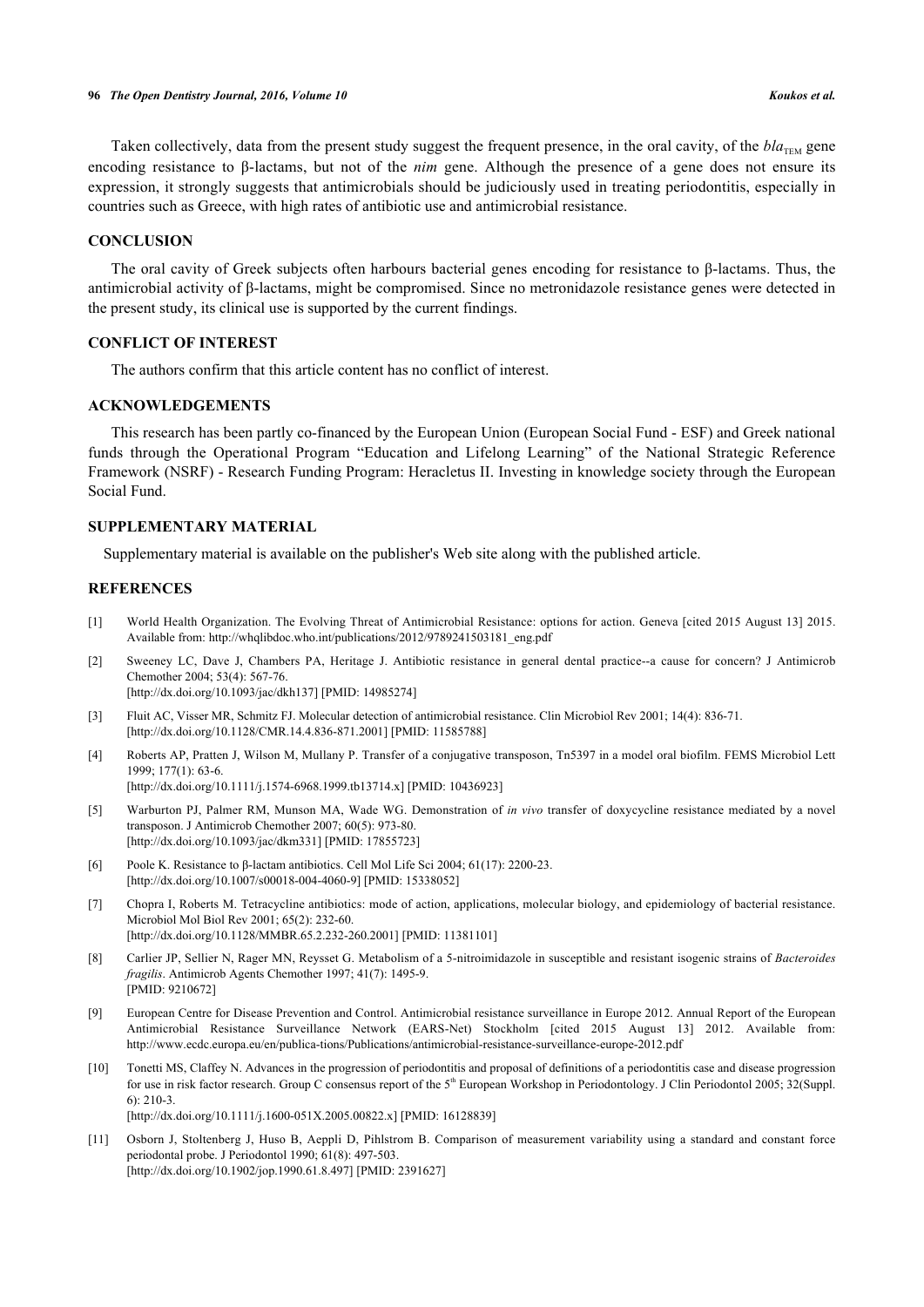- <span id="page-8-0"></span>[12] Goncharoff P, Figurski DH, Stevens RH, Fine DH. Identification of *Actinobacillus actinomycetemcomitans:* polymerase chain reaction amplification of lktA-specific sequences. Oral Microbiol Immunol 1993; 8(2): 105-10. [\[http://dx.doi.org/10.1111/j.1399-302X.1993.tb00554.x\]](http://dx.doi.org/10.1111/j.1399-302X.1993.tb00554.x) [PMID: [8355983](http://www.ncbi.nlm.nih.gov/pubmed/8355983)]
- <span id="page-8-1"></span>[13] Livermore DM. β-Lactamases in laboratory and clinical resistance. Clin Microbiol Rev 1995; 8(4): 557-84. [PMID: [8665470\]](http://www.ncbi.nlm.nih.gov/pubmed/8665470)
- <span id="page-8-2"></span>[14] Trinh S, Reysset G. Detection by PCR of the *nim* genes encoding 5-nitroimidazole resistance in *Bacteroides* spp. J Clin Microbiol 1996; 34(9): 2078-84. [PMID: [8862561\]](http://www.ncbi.nlm.nih.gov/pubmed/8862561)
- <span id="page-8-3"></span>[15] Alsultan AA, Aboulmagd E, Amin TT. ESBL-producing E. coli and K. pneumoniae in Al-Ahsa, Saudi Arabia: antibiotic susceptibility and prevalence of  $bla<sub>SHV</sub>$  and  $bla<sub>TEM</sub>$ . J Infect Dev Ctries 2013; 7(12): 1016-9. [\[http://dx.doi.org/10.3855/jidc.3764\]](http://dx.doi.org/10.3855/jidc.3764) [PMID: [24334953](http://www.ncbi.nlm.nih.gov/pubmed/24334953)]
- <span id="page-8-4"></span>[16] Ioannidis I, Sakellari D, Spala A, Arsenakis M, Konstantinidis A. Prevalence of tetM, tetQ, *nim* and *bla*<sub>CEM</sub> genes in the oral cavities of Greek subjects: a pilot study. J Clin Periodontol 2009; 36(7): 569-74. [\[http://dx.doi.org/10.1111/j.1600-051X.2009.01425.x](http://dx.doi.org/10.1111/j.1600-051X.2009.01425.x)] [PMID: [19538330](http://www.ncbi.nlm.nih.gov/pubmed/19538330)]
- <span id="page-8-5"></span>[17] Fosse T, Madinier I, Hitzig C, Charbit Y. Prevalence of beta-lactamase-producing strains among 149 anaerobic gram-negative rods isolated from periodontal pockets. Oral Microbiol Immunol 1999; 14(6): 352-7. [\[http://dx.doi.org/10.1034/j.1399-302X.1999.140604.x](http://dx.doi.org/10.1034/j.1399-302X.1999.140604.x)] [PMID: [10895690](http://www.ncbi.nlm.nih.gov/pubmed/10895690)]
- <span id="page-8-6"></span>[18] Rams TE, Degener JE, van Winkelhoff AJ. Antibiotic resistance in human chronic periodontitis microbiota. J Periodontol 2014; 85(1): 160-9. [\[http://dx.doi.org/10.1902/jop.2013.130142](http://dx.doi.org/10.1902/jop.2013.130142)] [PMID: [23688097\]](http://www.ncbi.nlm.nih.gov/pubmed/23688097)
- <span id="page-8-7"></span>[19] Walker CB. The acquisition of antibiotic resistance in the periodontal microflora. Periodontology 2000 1996; 10(1): 79-88. [\[http://dx.doi.org/10.1111/j.1600-0757.1996.tb00069.x\]](http://dx.doi.org/10.1111/j.1600-0757.1996.tb00069.x) [PMID: [9567938](http://www.ncbi.nlm.nih.gov/pubmed/9567938)]
- <span id="page-8-8"></span>[20] van Winkelhoff AJ, Herrera D, Oteo A, Sanz M. Antimicrobial profiles of periodontal pathogens isolated from periodontitis patients in The Netherlands and Spain. J Clin Periodontol 2005; 32(8): 893-8. [\[http://dx.doi.org/10.1111/j.1600-051X.2005.00782.x](http://dx.doi.org/10.1111/j.1600-051X.2005.00782.x)] [PMID: [15998275](http://www.ncbi.nlm.nih.gov/pubmed/15998275)]
- <span id="page-8-9"></span>[21] Patel M. The prevalence of beta lactamase-producing anaerobic oral bacteria in South African patients with chronic periodontitis. SADJ 2011; 66(9): 416-8. [PMID: [23193871\]](http://www.ncbi.nlm.nih.gov/pubmed/23193871)
- [22] Rams TE, Degener JE, van Winkelhoff AJ. Prevalence of β-lactamase-producing bacteria in human periodontitis. J Periodontal Res 2013; 48(4): 493-9. [\[http://dx.doi.org/10.1111/jre.12031](http://dx.doi.org/10.1111/jre.12031)] [PMID: [23173872\]](http://www.ncbi.nlm.nih.gov/pubmed/23173872)
- <span id="page-8-10"></span>[23] Wilke MS, Lovering AL, Strynadka NC. Beta-lactam antibiotic resistance: a current structural perspective. Curr Opin Microbiol 2005; 8(5): 525-33. [\[http://dx.doi.org/10.1016/j.mib.2005.08.016](http://dx.doi.org/10.1016/j.mib.2005.08.016)] [PMID: [16129657](http://www.ncbi.nlm.nih.gov/pubmed/16129657)]
- 
- <span id="page-8-11"></span>[24] van Winkelhoff AJ, Winkel EG, Barendregt D, Dellemijn-Kippuw N, Stijne A, van der Velden U. βeta-lactamase producing bacteria in adult periodontitis. J Clin Periodontol 1997; 24(8): 538-43. [\[http://dx.doi.org/10.1111/j.1600-051X.1997.tb00226.x\]](http://dx.doi.org/10.1111/j.1600-051X.1997.tb00226.x) [PMID: [9266340](http://www.ncbi.nlm.nih.gov/pubmed/9266340)]
- <span id="page-8-12"></span>[25] Feres M, Haffajee AD, Allard K, Som S, Goodson JM, Socransky SS. Antibiotic resistance of subgingival species during and after antibiotic therapy. J Clin Periodontol 2002; 29(8): 724-35. [\[http://dx.doi.org/10.1034/j.1600-051X.2002.290809.x](http://dx.doi.org/10.1034/j.1600-051X.2002.290809.x)] [PMID: [12390569](http://www.ncbi.nlm.nih.gov/pubmed/12390569)]
- <span id="page-8-13"></span>[26] Guerrero A, Nibali L, Lambertenghi R, *et al.* Impact of baseline microbiological status on clinical outcomes in generalized aggressive periodontitis patients treated with or without adjunctive amoxicillin and metronidazole: an exploratory analysis from a randomized controlled clinical trial. J Clin Periodontol 2014; 41(11): 1080-9. [\[http://dx.doi.org/10.1111/jcpe.12299](http://dx.doi.org/10.1111/jcpe.12299)] [PMID: [25139116\]](http://www.ncbi.nlm.nih.gov/pubmed/25139116)
- <span id="page-8-14"></span>[27] European Centre for Disease Prevention and Control. Surveillance of antimicrobial consumption in Europe, 2010 Stockholm [cited 2015 August 13] 2010. Available from: [http://ecdc.europa.eu/en/publications/Publications/antimi-crobial-antibiotic-consumption-ESAC](http://ecdc.europa.eu/en/publications/Publications/antimi-crobial-antibiotic-consumption-ESAC-report-2010-data.pdf)[report-2010-data.pdf](http://ecdc.europa.eu/en/publications/Publications/antimi-crobial-antibiotic-consumption-ESAC-report-2010-data.pdf)
- <span id="page-8-15"></span>[28] Koukos G, Sakellari D, Arsenakis M, Tsalikis L, Slini T, Konstantinidis A. Prevalence of tetracycline resistance genes in the oral cavity of Greek subjects. J Biol Res-Thessalon 2013; 20: 387-94.
- <span id="page-8-16"></span>[29] Trinh S, Reysset G. Identification and DNA sequence of the mobilization region of the 5-nitroimidazole resistance plasmid pIP421 from *Bacteroides fragilis*. J Bacteriol 1997; 179(12): 4071-4. [PMID: [9190830\]](http://www.ncbi.nlm.nih.gov/pubmed/9190830)
- <span id="page-8-17"></span>[30] Alauzet C, Mory F, Teyssier C, *et al.* Metronidazole resistance in *Prevotella* spp. and description of a new *nim* gene in *Prevotella baroniae*. Antimicrob Agents Chemother 2010; 54(1): 60-4. [\[http://dx.doi.org/10.1128/AAC.01003-09](http://dx.doi.org/10.1128/AAC.01003-09)] [PMID: [19805556\]](http://www.ncbi.nlm.nih.gov/pubmed/19805556)
- <span id="page-8-18"></span>[31] Abu-Fanas SH, Drucker DB, Hull PS, Reeder JC, Ganguli LA. Identification, and susceptibility to seven antimicrobial agents, of 61 gramnegative anaerobic rods from periodontal pockets. J Dent 1991; 19(1): 46-50. [\[http://dx.doi.org/10.1016/0300-5712\(91\)90038-Z](http://dx.doi.org/10.1016/0300-5712(91)90038-Z)] [PMID: [1901873\]](http://www.ncbi.nlm.nih.gov/pubmed/1901873)